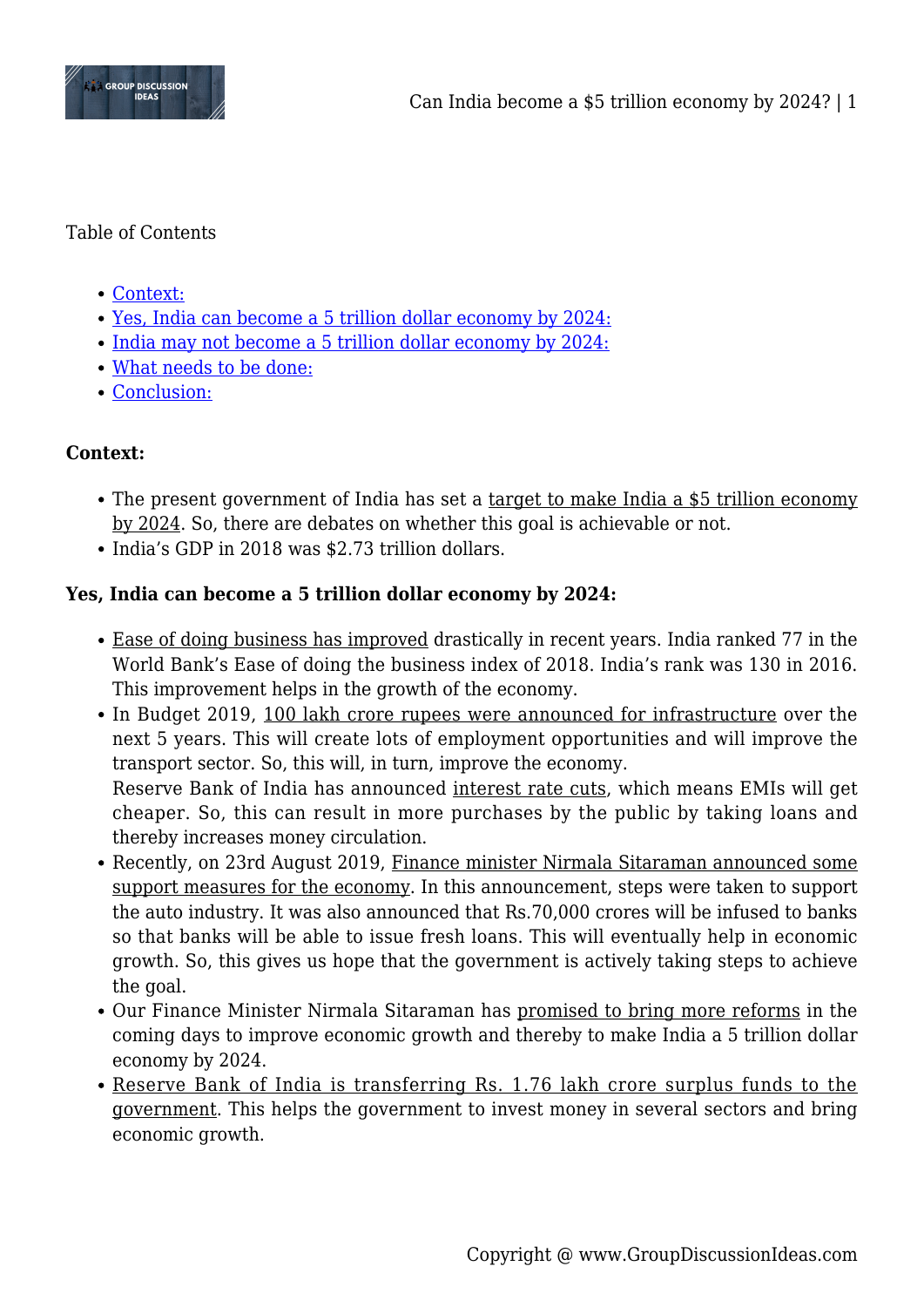

### **India may not become a 5 trillion dollar economy by 2024:**

- At present India is facing an economic slowdown. In the April-June quarter, India's GDP growth was just 5.7%. To become a \$5 trillion economy, India's GDP growth should be at at least 8%, and nominal GDP growth should be at least 12% (Nominal GDP growth means Real GDP growth plus inflation). But considering the present circumstances, it is very difficult for India to achieve that growth. Recently, Moody's Investor service revised India's GDP growth to 6.2% from 6.8%. Even 2019's Economic survey predicted this year's GDP growth as 7%. So, if we take these things into consideration, it seems highly impossible to achieve the goal of making India a 5 trillion dollar economy in the next 5 years.
- Because of the economic slowdown in India, foreign investors pulled out approximately Rs.8,300 crore in August 2019 alone. Already there is a lack of private investment and also a domestic investment. So, it may take so much time for the Indian economy to recover.
- Many sectors are reporting slow growth because there is low demand for goods and services. This is reducing the circulation of money and resulting in more unemployment, which in turn reduces the demand for goods. So, right now India is caught up in this vicious cycle. Working on these things and making India a 5 trillion dollar economy at the same time seems impossible.

#### **What needs to be done:**

The government should focus on inclusive growth to achieve the goal rather than just focusing on increasing the GDP. Because in India, income inequality is very high. So, if the rich get richer and the poor became even poorer, a 5 trillion dollar economy will be no use to the common people. So, the government should take steps to improve the income of common people. It should take effective steps to create a large number of employment opportunities, to simplify GST and to bring structural reforms. It will increase the money at hand for common people, which will result in the purchase of more goods and services and will eventually improve our economy. And then even if India may not achieve the goal, it will be successful because there will be happier people.

## **Conclusion:**

Having a goal is definitely a good thing because it encourages the government to take steps in that way. Becoming a 5 trillion dollar economy by 2024 is an achievable goal for India. But considering the present circumstances, it seems impossible to achieve it.